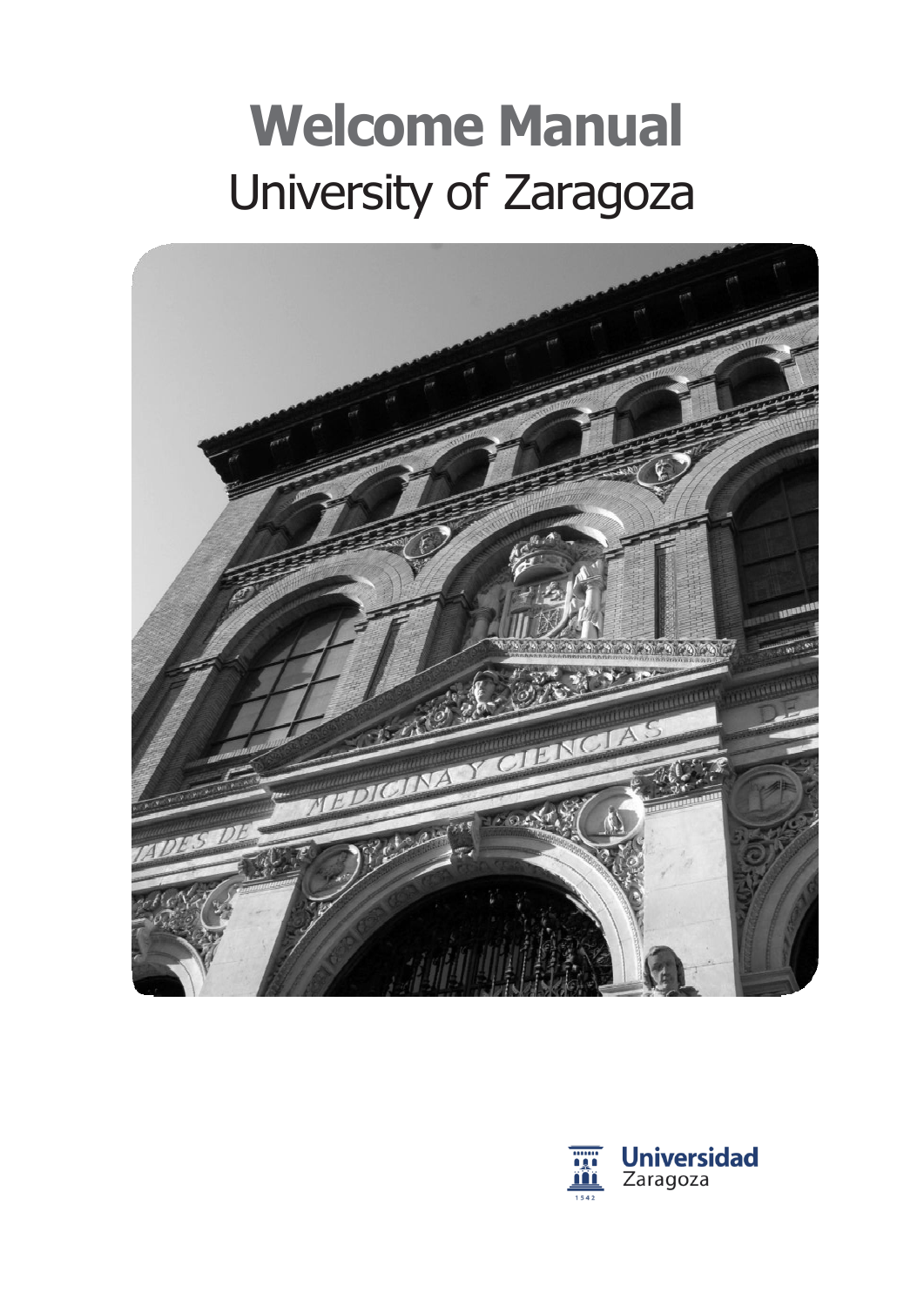# **Basic details**

# **University community**

- 39,317 Members of the university community
- 29,571 First and second cycle and Bachelor's Degree students (2017-2018)
- 2,309 Master's Degree students (2017-2108)
- 1,967 Doctoral students (2017-2018)
- 1,519 Specific courses students (2017-2018)
- 876 Students coming to the University of Zaragoza (2016-2017)
- 1,148 Students of the University of Zaragoza participating in international mobility programs (2016-2017)
- 7,086 Scholarship students (2016-2017)
- 4,624 First and second cycle and Bachelor's Degree graduates (2016-2017)
- 1,395 Master's Degree graduates (2016-2017)
- 330 Defended theses (2016-2017)
- 4,105 Work placements (2017)
- 1,709 Companies collaborating in work placements (2017)
- 4,219 Teaching and research staff (XII-2017)
- 1,722 Administrative and service staff (XII-2017)

# **Centers, departments and research institutes (V-2018)**

- 18 Own centers
- 5 Affiliated centers
- 56 Departments
- 5 Own research institutes
- 1 Affiliated research institute
- 4 Joint research institutes
- 3 Research centers

# **Studies (2017-2018)**

- 54 Bachelor's Degrees adapted to the to the European Space of Higher Education
- 66 Enrolment options
- 52 University Master's Degrees
- 45 Doctoral programs
- 81 Specific courses

# **Research and Transfer (V-2018)**

- 16 Research institutes and centers
- 16 Research support services
- 170 Research groups
- 2.793 Researchers in research groups
- 66 Company and institutional Chairs (VIII-2017)
- 47 Spin off and start up (VIII-2017)

# **Budget**

270.4 Budget (2017) Update: 24 may 2018.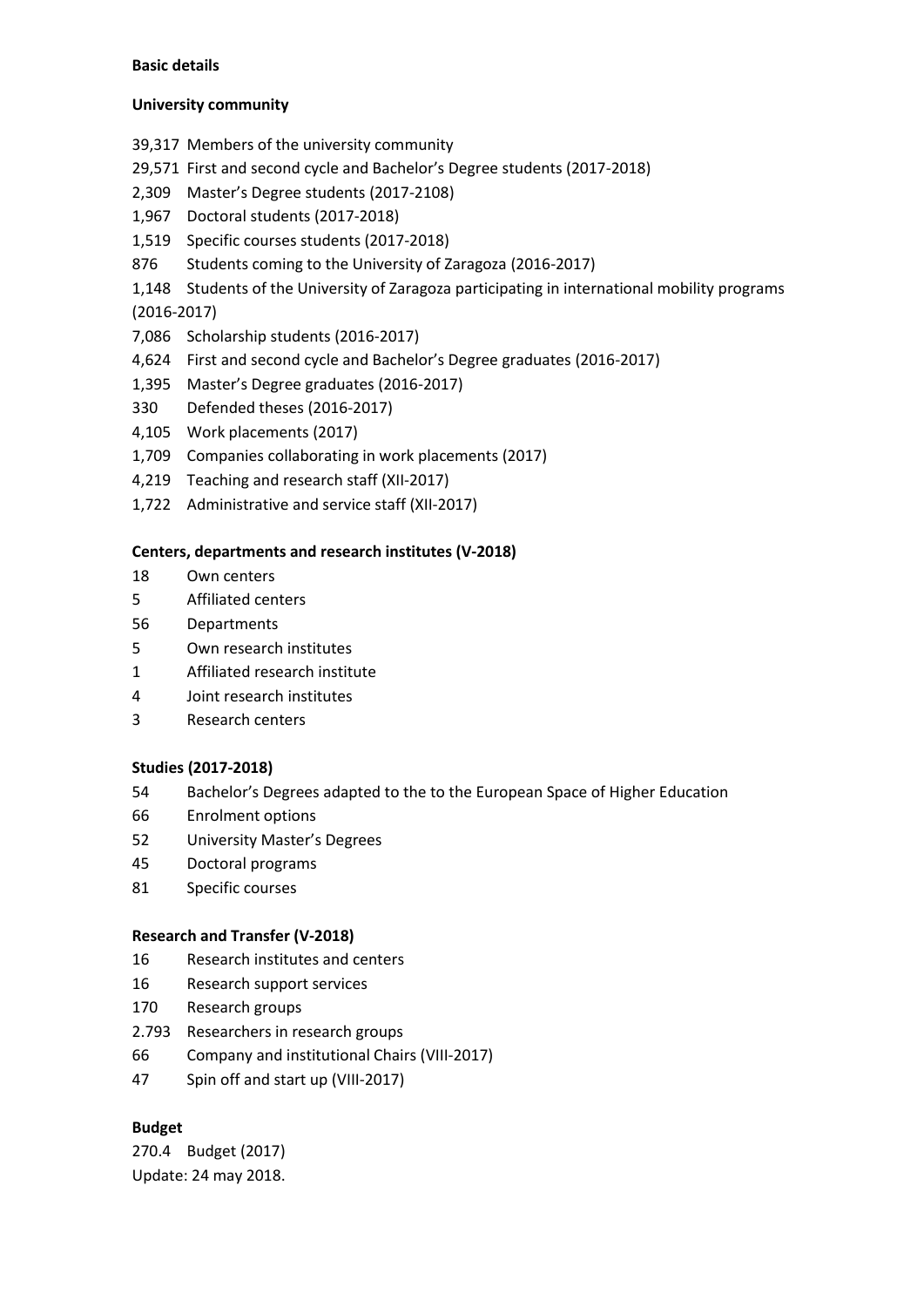# **GENERAL ASPECTS OF THE UNIVERSITY**

#### **1. General Information on the University**

General information on the University of Zaragoza, including details of its governing bodies and structure, can be found on its website *[http://www.unizar.es](http://www.unizar.es/)*. It also contains the telephone directory *[\(https://directorio.unizar.es/\)](https://directorio.unizar.es/).*

The webpage of the General Secretary's Office *<https://secregen.unizar.es/>* contains up-to-date information on state, autonomous community and university regulations as well as those followed by the governing bodies and management teams of university centers, departments and research institutes.

The agreements adopted by the Governing Body and the Social Council are periodically published in the Official Gazette of the University of Zaragoza [\(https://zaguan.unizar.es/collection/bouz?ln=es\)](https://zaguan.unizar.es/collection/bouz?ln=es).

#### **2. University Ombudsperson**

The University Ombudsperson is responsible for ensuring the rights and freedoms of the university community members are respected by university bodies and services. Further information: *<https://defensoruniversitario.unizar.es/defensora-universitaria>*

#### **3. Access Credentials**

University members can access a series of services using their credentials. Depending on the service in question, the credentials are:

• Email account: username/password (see next point). • PIN/admin password: given when joining the university. Further information: *<https://unizar.es/carne-universitario/tarjeta-universitaria-inteligente>*

## **4. Email**

The University of Zaragoza provides university community members with an institutional email service consisting of an email account accessible via WEB, POP3 (as well as POP3S) and IMAP (as well as IMAPS). University community members can also use their email credentials (username and password) to access other university services: ADD (virtual campus), library information, Wi-Fi access, etc. They also receive daily information (news summary and iUnizar bulletin) via this account**.** Further information:

*[https://sicuz.unizar.es/correo-y-colaboracion/correo-electronico/correo-electronico](https://sicuz.unizar.es/correo-y-colaboracion/correo-electronico/correo-electronico-inicio)[inicio](https://sicuz.unizar.es/correo-y-colaboracion/correo-electronico/correo-electronico-inicio)*

## **5. University Library**

Besides lending books, the University Library provides other services, such as giving users information, interlibrary loan or obtaining documents**.** Further information: *<http://biblioteca.unizar.es/>*

# **6. Digital Repository of the University of Zaragoza: UZaguán**

UZaguán is a digital repository of the University of Zaragoza. Its aim is to increase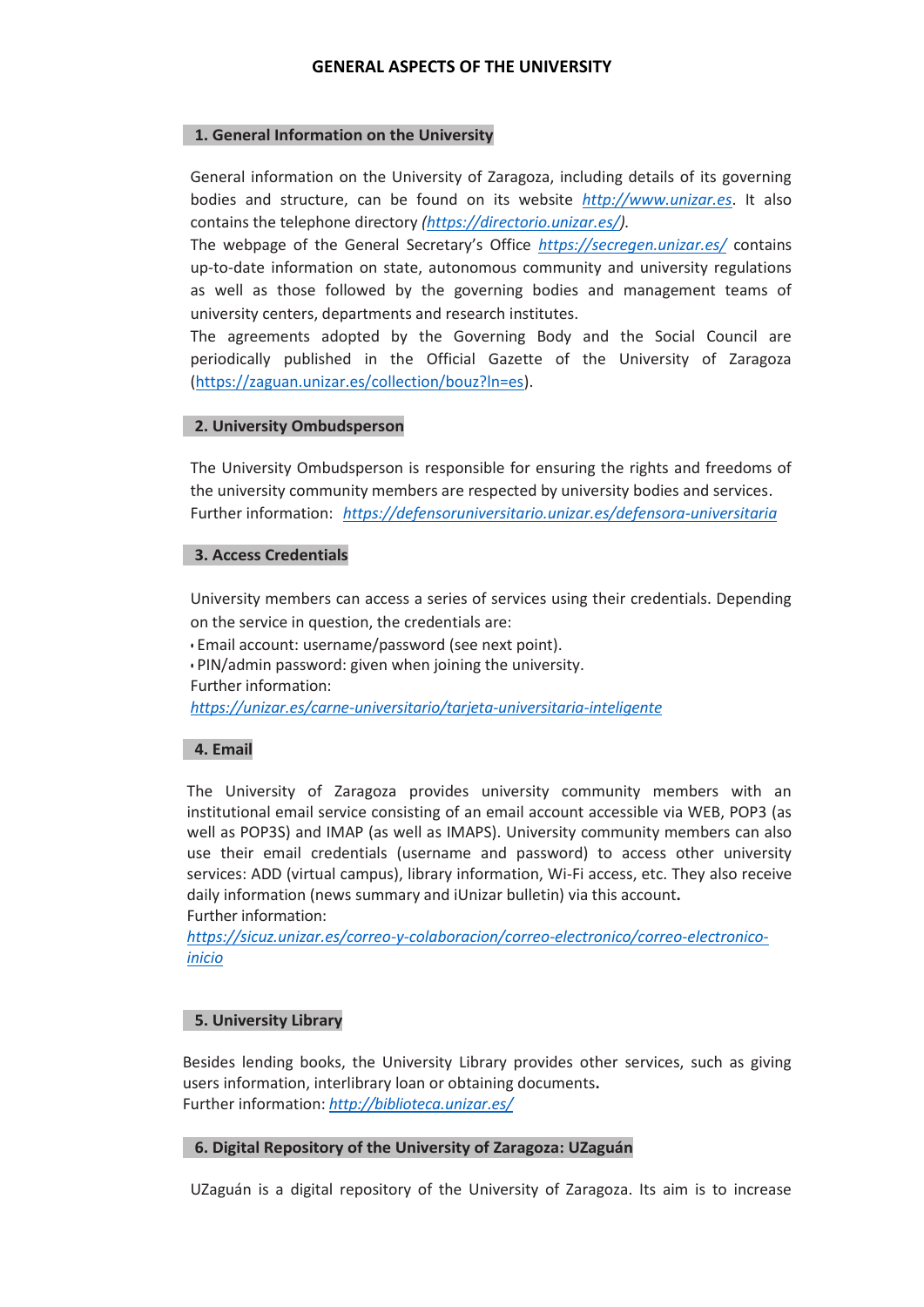visibility and access to scientific works. Material from the Old Collection of the University Library (which manages the repository) was included in 2008 and, since then, books, PhD theses, academic works, reports, articles and preprints have been added*.*

Further information: *<https://zaguan.unizar.es/?ln=en>*

#### **7. Human Resources**

The PeopleSoft app contains all the professional information of university employees (permit processing, CPD, request for work certificates and consulting salary details, etc.).

Further information: *<https://rrhh.unizar.es/psp/hrsysprod/?cmd=login>*

All the information on the Teaching Plan (available subjects, teaching load, allocation of classes to teachers, etc.) can be found in the Odile app.

Further information: *[http://www.unizar.es/vr\\_profesorado/pod.htm](http://www.unizar.es/vr_profesorado/pod.htm)*

## **8. Academic and Work Schedule**

The academic schedule is approved every year by the Governing Body and it establishes teaching days and other issues related to academic activity. Further information: *<https://academico.unizar.es/calendario-academico/calendario>* The work schedule is approved annually by University Management after negotiating with the Staff Board and the Inter-Centre Committee.

Further information:

*[http://www.unizar.es/gobierno/gerente/vg\\_humanos/pas/calendario.html](http://www.unizar.es/gobierno/gerente/vg_humanos/pas/calendario.html)*

## **9. Concilia Plan**

The Governing Body approved the Concilia Plan (Work–Life Balance Plan) of the University of Zaragoza on 17 November 2006. The plan aims to ensure the staff has an appropriate balance between work and home life. It includes measures for flexible timetables, paid absences, a shorter working day, paid leave, administrative situations and mobility. Conditions and the people that can benefit are detailed for each case. It also promotes training measures, as these tend to help improve work–life balance, and the participation of public employees with disabilities.

Further information: *<https://observatorioigualdad.unizar.es/plan-concilia>*

## **10. Gender Equality Observatory**

The Gender Equality Observatory, dependent on the Vice-Rector for Culture and Social Outreach, was created with the prime objective of promoting equal opportunities for everyone in the university community: students, teaching staff and administration and service personnel**.**

Further information: *<http://observatorioigualdad.unizar.es/>*

# **11. Office for Students with Disabilities**

The main aim of the University Office for Students with Disabilities of the University of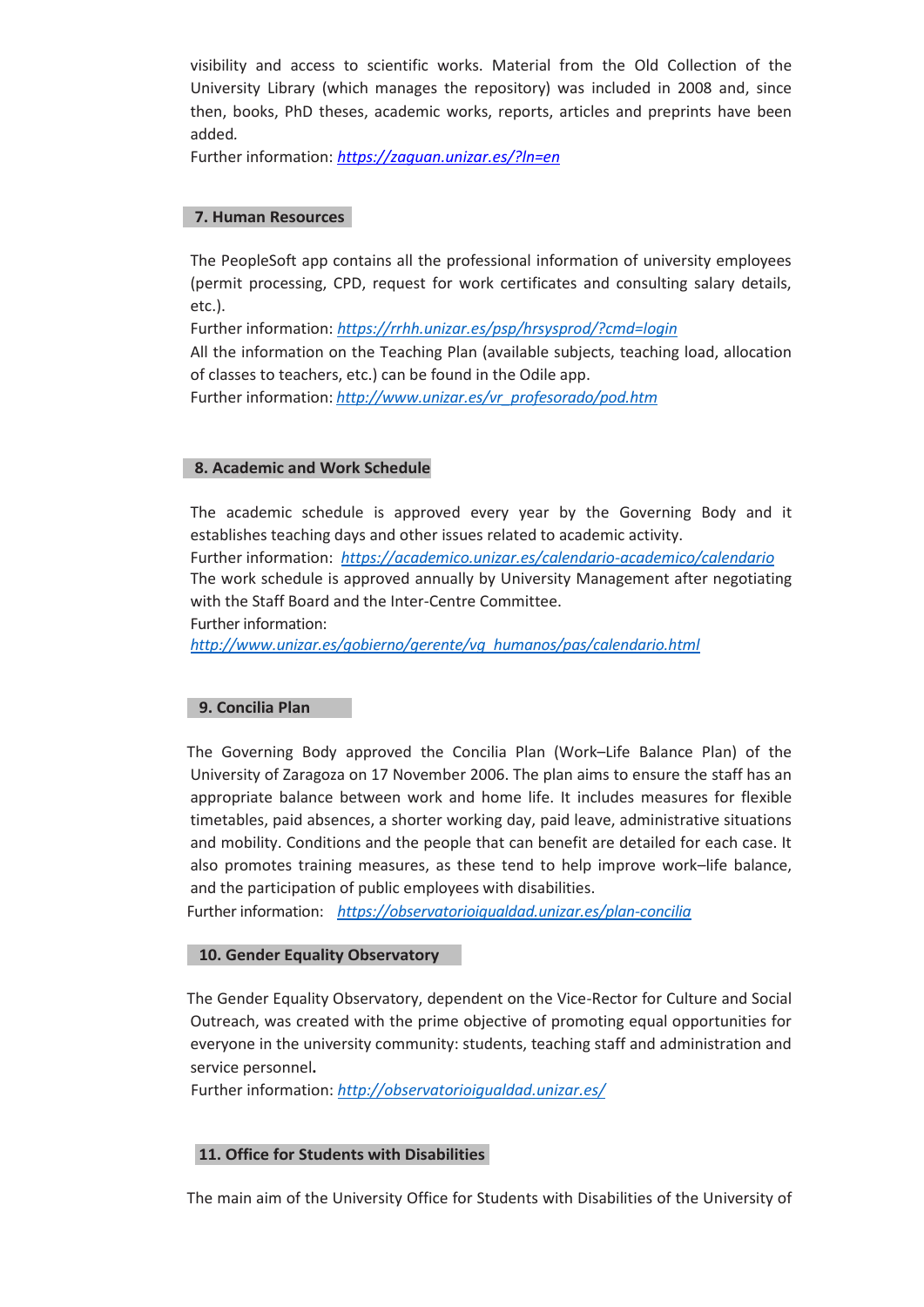Zaragoza (OUAD), dependent on the Vice-Rector for Students and Employment, is to ensure equal opportunities by means of the full inclusion of university students in academic life and to promote awareness within the university community. Further information: *<https://ouad.unizar.es/>*

# **12. Collective and Other Agreements**

On 30 May 2000, representatives of the Rector's office and trade unions signed the 'Agreement for Civil Servants of the University of Zaragoza' and the 'Collective Agreement of Non-established Public Employees at the University of Zaragoza', which affect administrative and service staff. The employment contracts of teaching and research staff are governed by the collective agreement signed on 14 June 2006.

These agreements refer to organizing and planning work; joining the university and accessing its groups and categories; provision of jobs; professional classification; training and CPD; working day and system; holidays, leave and permits; cancellation and discharge of the contract; disciplinary system; occupational health and safety; salaries; social action; and representation and assembly rights. Further information:

*[http://www.unizar.es/gobierno/gerente/vg\\_humanos/pas/normativa/especifica.html](http://www.unizar.es/gobierno/gerente/vg_humanos/pas/normativa/especifica.html) [http://www.unizar.es/gobierno/gerente/vg\\_humanos/pdi/normativa.html](http://www.unizar.es/gobierno/gerente/vg_humanos/pdi/normativa.html)*

# **13. Occupational Health & Safety**

Issues related to occupational health and safety at the university are managed by the UPRL (Occupational Health and Safety Unit). The UPRL assesses workers' safety, health, ergonomic and psychosocial risks and also monitors health by initial medical examinations (which are obligatory at the start of the contract) and periodic medical examinations (which are voluntary) adapted to the risks of each job. Further information: *<http://uprl.unizar.es/>*

## **14. Parking**

Parking on university campuses of motor vehicles with three or more wheels is regulated by an agreement of the Governing Body. The application must be renewed every year. Mopeds and motorbikes without a sidecar and bicycles are free to access car parks at university campuses.

Further information: *<https://unidadseguridad.unizar.es/>*

## **15. University Centre of Modern Languages**

The University Centre of Modern Languages currently teaches 10 languages (German, Arabic, English, French, Modern Greek, English, Italian, Japanese, Portuguese, Russian and Chinese) with different types of courses. Further information: *<http://culm.unizar.es/>*

#### **16. Doctoral School**

The Doctoral School is a new centre whose purpose is to organize PhD teaching and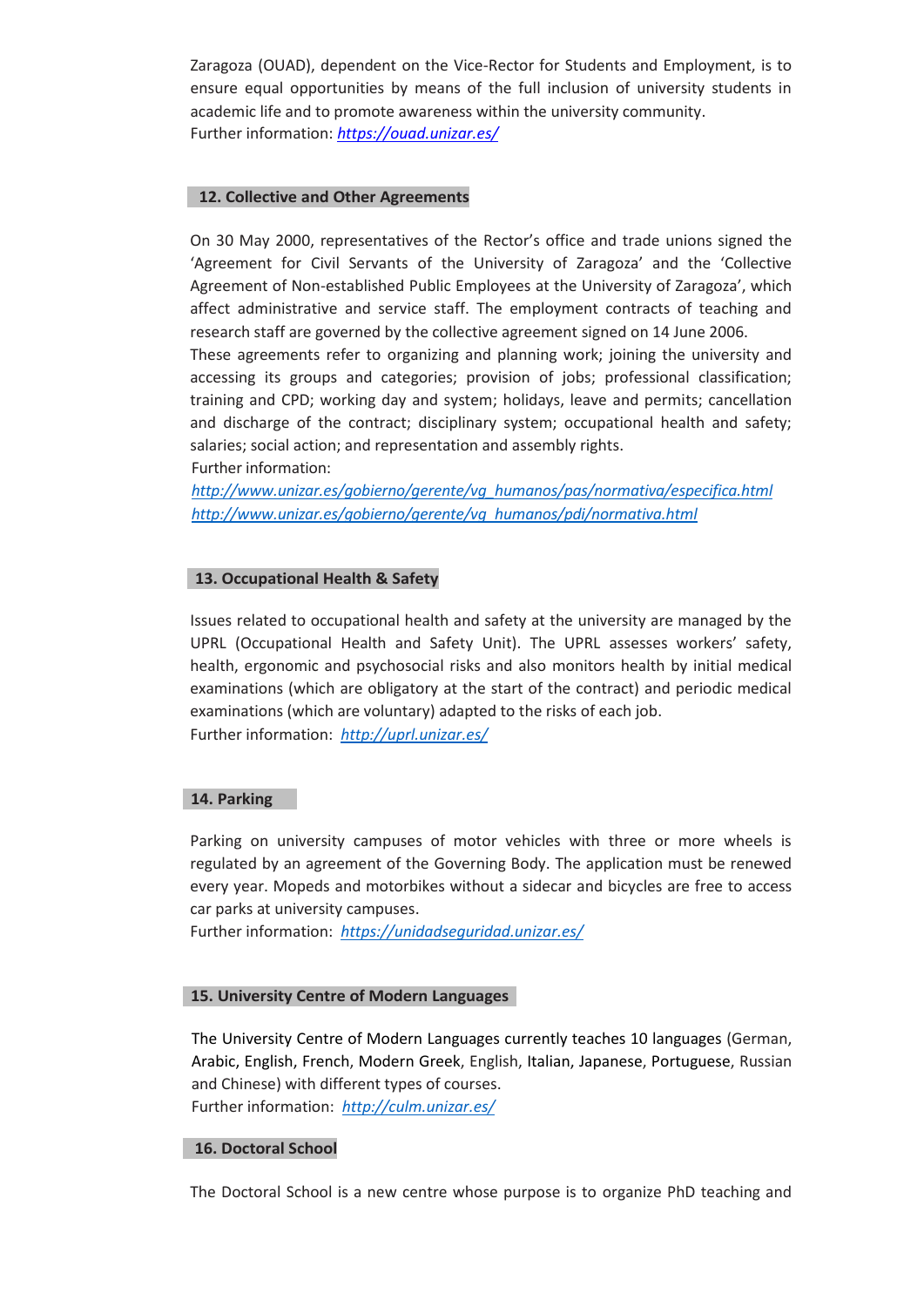activities within its managerial scope at the University of Zaragoza. Further information: *[https://escueladoctorado.unizar.es/](https://escueladoctorado.unizar.es/es/presentaci%C3%B3n)*

# **17. Other Actions for University Employees**

- Loans and salary advances: *[http://www.unizar.es/gobierno/gerente/vg\\_humanos/asoc/anticipos.html](http://www.unizar.es/gobierno/gerente/vg_humanos/asoc/anticipos.html)*
- Study grants at the University of Zaragoza for public employees: *[https://academico.unizar.es/becas/ayudas-al-estudio-de-la-universidad-de](https://academico.unizar.es/becas/ayudas-al-estudio-de-la-universidad-de-zaragoza)[zaragoza](https://academico.unizar.es/becas/ayudas-al-estudio-de-la-universidad-de-zaragoza)*
- Holiday exchange program: *<http://intercambio.unizar.es/>*
- Summer Camp: *<https://campamentos.unizar.es/>*

# **SPECIFIC RESEARCH SUBJECTS**

# **1. Vice-Rectors' offices and Management Department**

There are currently two vice-rectors' offices responsible for R&D&I at the University of Zaragoza:

- Vice-Rector for Science Policy
- Vice-Rector for Technology Transfer and Innovation

Since 2010, there has also been a Management Department for Research (webpage: [http://investigacion.unizar.es/\)](http://investigacion.unizar.es/), dependent on university management and responsible for overseeing and coordinating the R&D&I of both vice-rectors' offices.

# **2. R&D&I Offices**

The management offices depend on the Management Department for Research and they are part of the structure of the vice-rectors' offices as follows:

# - **Vice-Rector for Science Policy offices:**

- o Research Management Service (SGI)
- o European Projects Office (OPE)
- o Euraxess
- o Research Support Service (SAI)
- **Vice-Rector for Technology Innovation and Transfer offices:**
- o Research Results Transfer Office (OTRI)
- o Chairs Unit

The GESPI (Research Staff Management) Unit is responsible for managing calls for research proposals.

The following sections detail the services provided by each of these offices.

## **3. Research Management Service**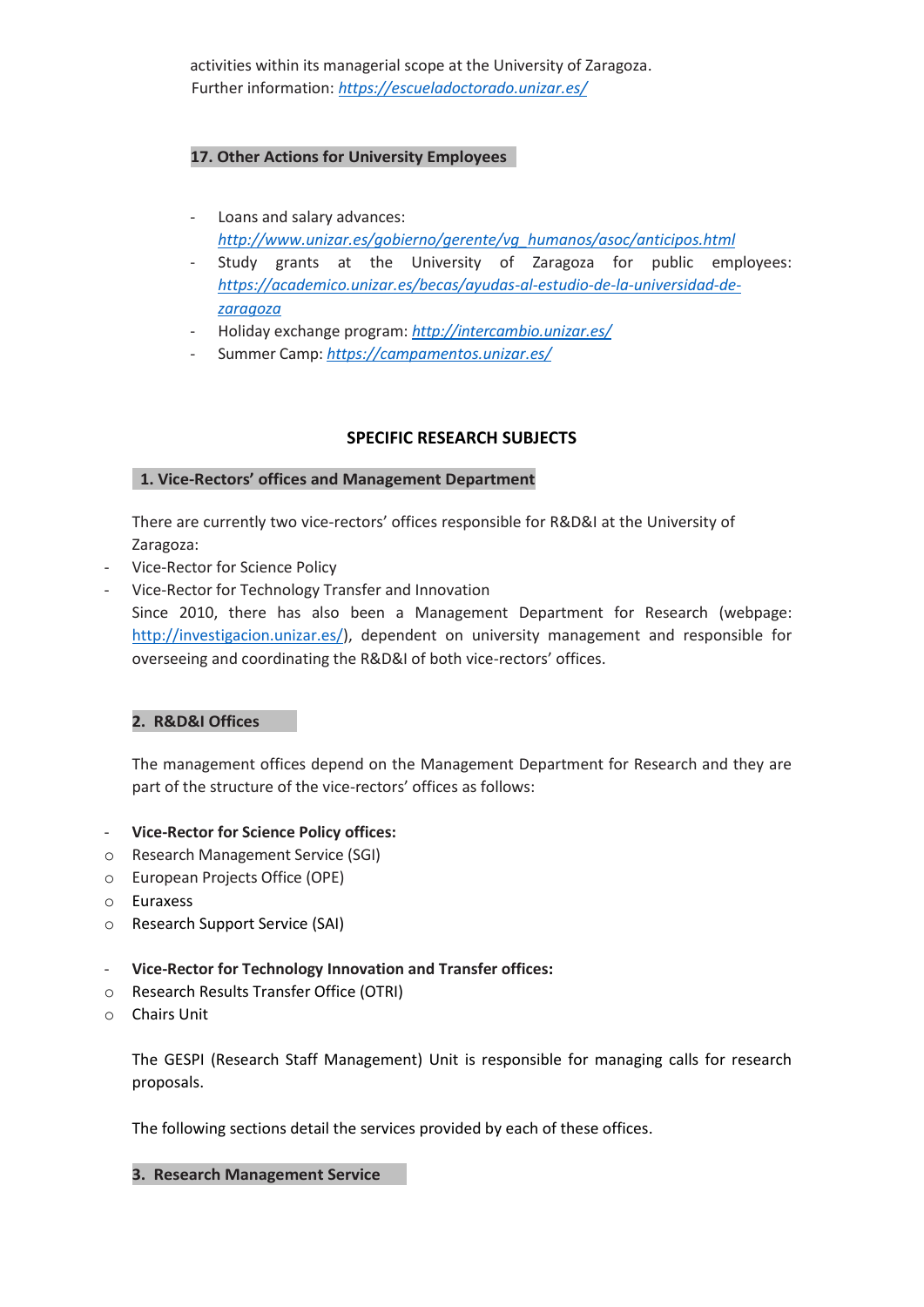**Address**: Edificio Interfacultades, 1ª planta. Campus San Francisco. C/ Pedro Cerbuna, 12. 50009 Zaragoza **Telephone number:** 876 55 35 83 **Email**[: gesinves@unizar.es](mailto:gesinves@unizar.es) **Webpage:** *[http://www.unizar.es/gobierno/vr\\_investigacion/sgi](http://www.unizar.es/gobierno/vr_investigacion/sgi)* Opening hours: Monday to Friday, from 9:00 a.m. to 2:00 p.m.

# **Services provided**

- Announcement of public calls for research proposals (not European and not with companies) and evaluation, review and processing of applications.
- Monitoring grants or awarded projects (registering projects/awarded grants, monitoring eligibility of the expense, payments to both internal and external suppliers, proof of expenditure, external audits, etc.).
- Monitoring human resources programs (Ramón y Cajal, Juan de la Cierva, Technical Support Staff, predoctoral contracts, etc.).
- Relationship with internal contacts (personnel services, budget management service, etc.) and external contacts (funders, other universities, tax office, etc.).

## **4. European Projects Office**

**Address:** Edificio Interfacultades, 5ª Planta, Campus San Francisco. C/Pedro Cerbuna, 12. 50009, Zaragoza.

**Telephone number:** 876 55 30 82 **Email:** [peuropa@unizar.es](mailto:peuropa@unizar.es) **Webpage:** *<https://ope.unizar.es/>* Opening hours: Monday to Friday, from 9:00 a.m. to 2:00 p.m.

## **Services provided**

## **a) Promotion Department**

Promoting the participation of university researchers in European programs:

- Spreading awareness, providing advice and seeking partners for European projects.
- Preparing proposals.
- Negotiation process with the Commission, coordinator and other partners.
- University of Zaragoza's point of contact for both the Commission and for the other partners in the consortium for all financial, legal and management aspects of the proposals.

## **b) Management Department**

- Financial and administrative management of the proposals and projects approved in European and international R&D programs.
- Preparing cost statements and audit certificates for the projects.
- Permanent contact with the management of financial institutions involved in the projects.
- Administrative support for the European Project Office.

# **5. EURAXESS**

**Address:** Vicegerencia de Investigación. Edificio Interfacultades, 1ª planta, Campus San Francisco. C/ Pedro Cerbuna, 12. 50009, Zaragoza.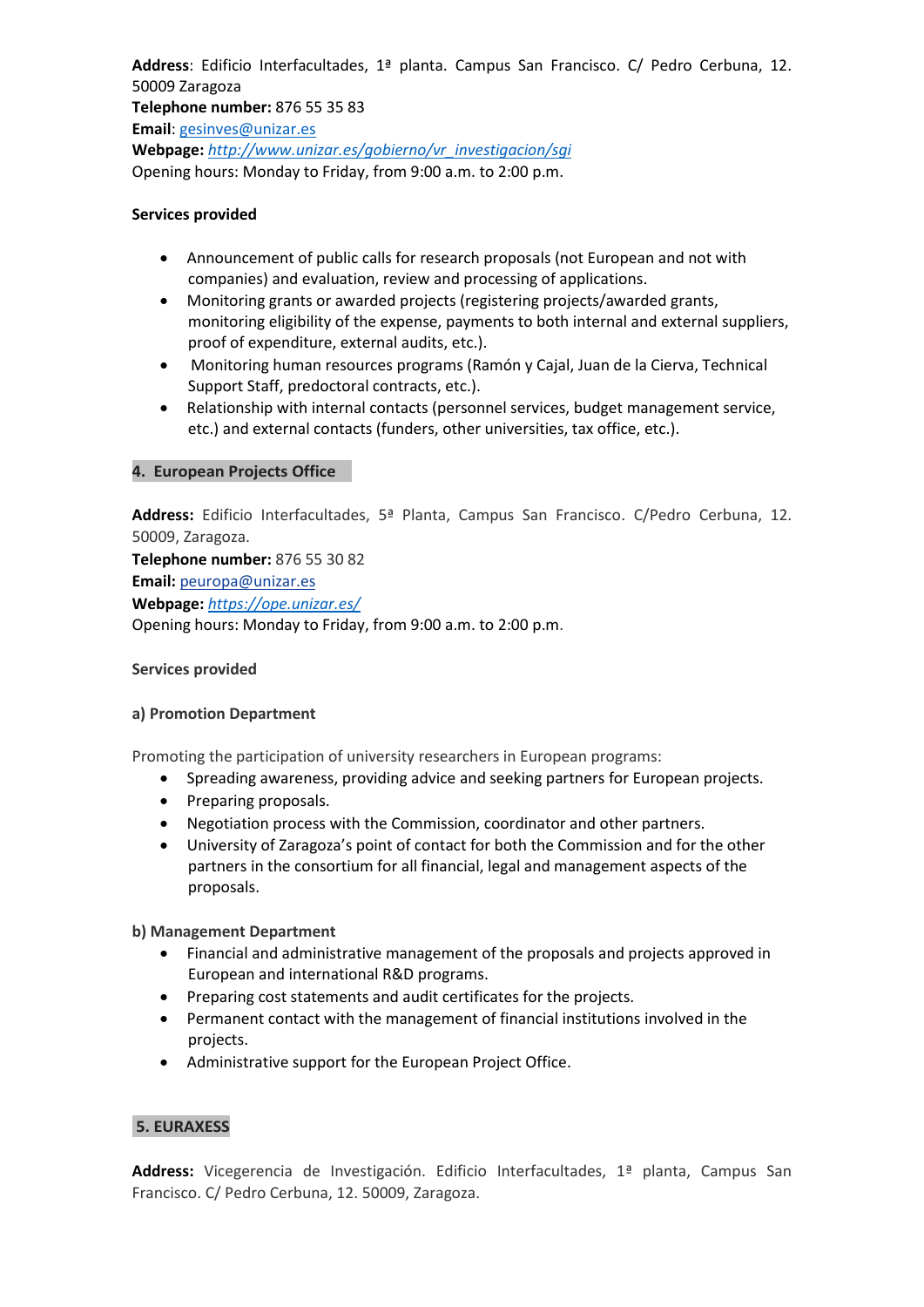**Telephone number:** 876 55 35 81 **Email:** [eraragon@unizar.es](mailto:eraragon@unizar.es) **Webpage:** *[https://euraxess.unizar.es/en/](https://euraxess.unizar.es/)*

The **EURAXESS Centre in Aragon** forms part of the European EURAXESS network, *<https://euraxess.ec.europa.eu/>* and it is an information point providing personalized assistance to foreign researchers coming to Aragon for their research and Aragonese researchers interested in spending some time abroad.

This support covers a number of processes, such as obtaining visas, work permits, leave of stay and residency cards, renewals, official recognition of university degrees, job offers, social security and healthcare, schooling and other useful information to help researchers move to and integrate in another country.

# **6. RESEARCH STAFF MANAGEMENT (GESPI)**

**Address:** Vicegerencia de Investigación. Edificio Interfacultades, 1ª planta, Campus San Francisco. C/ Pedro Cerbuna, 12. 50009, Zaragoza. **Telephone number:** 876 55 37 40/50 **Email:** [gespi@unizar.es](mailto:gespi@unizar.es) **Webpage:** [http://www.unizar.es/gobierno/gerente/vg\\_investigacion/ConcursosdePe\\_MMtmp4ea75d06/](http://www.unizar.es/gobierno/gerente/vg_investigacion/ConcursosdePe_MMtmp4ea75d06/ConcursosdePersonalInvestigador.htm) [ConcursosdePersonalInvestigador.htm](http://www.unizar.es/gobierno/gerente/vg_investigacion/ConcursosdePe_MMtmp4ea75d06/ConcursosdePersonalInvestigador.htm)

This unit depends directly on the Management Department for Research and it is responsible for:

- advice, review, publication and processing of calls for research personnel (PI) in the following areas:
	- o **Temporary employment contracts for researchers to perform specific scientific and technical research projects (Categories N1, N2, N3.1, N3 and N4).**
	- o **Specific employment contracts for research personnel (Predoctoral, Access, Distinguished).**
- Advice and review of calls for research support staff (PAS) for R&D&I projects and contracts.

## **7. RESEARCH SUPPORT SERVICE (SAI)**

The various services provided by the General Research Support Service are distributed among the San Francisco Campus, Faculty of Veterinary Science and Río Ebro Campus.

**Address:** Unidad Administrativa del SAI. Campus S. Francisco. Edificio del SAI. C/ Pedro Cerbuna, 12. 50009, Zaragoza **Telephone number:** 976 76 10 53 **Email:** [sai@unizar.es](mailto:sai@unizar.es)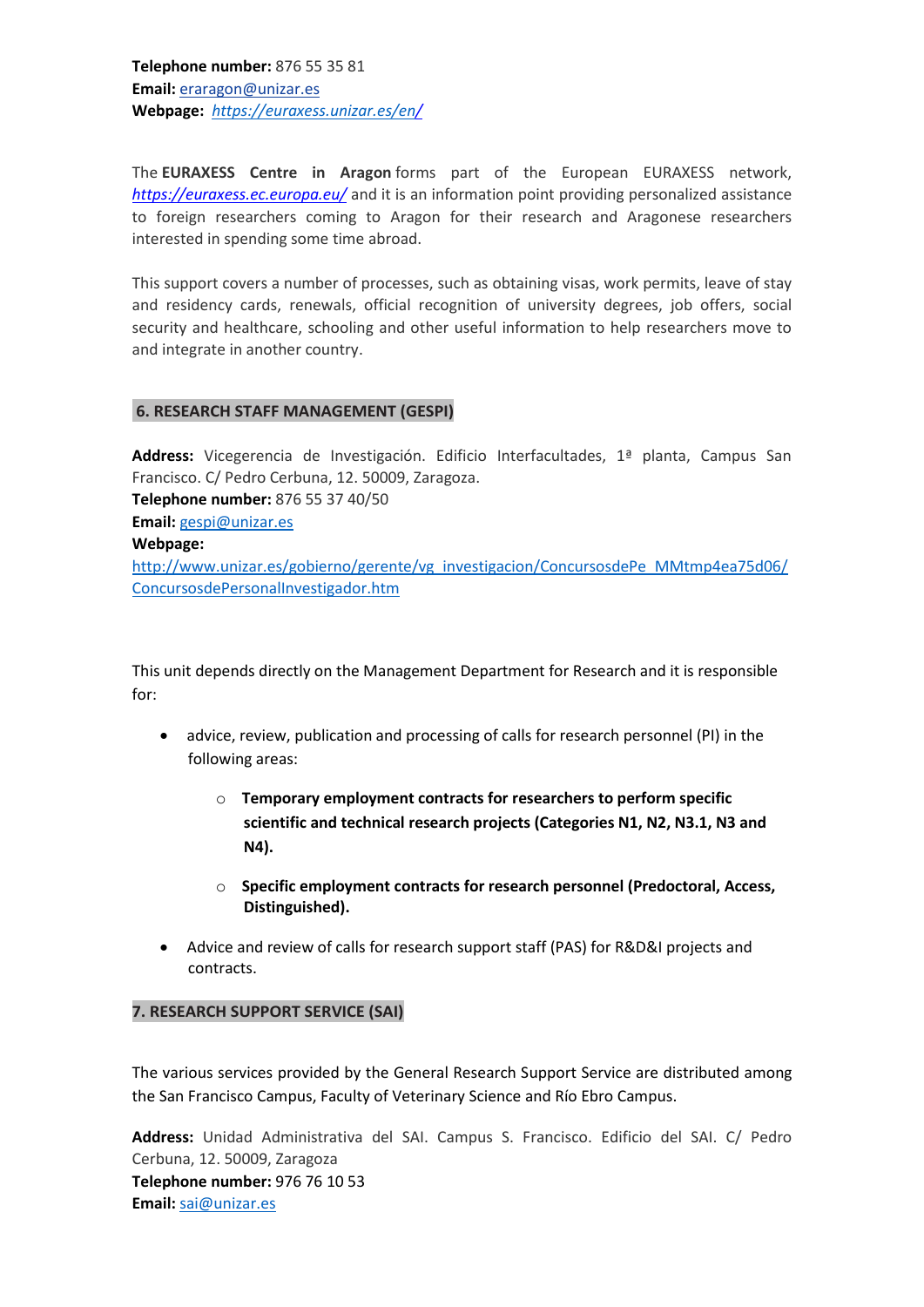The SAI is formed by services whose aim is to support the research groups of the University of Zaragoza and of other public and private institutions and society in general.

Its responsibilities are:

- Developing methods and skills to improve and broaden its services.
- Providing specialized advice and qualified technical training within the scope of each service.
- Providing support to the teaching practice activity of the departments and centers at the University of Zaragoza.
- Actively contributing to university–business relationships in the field of development and technology transfer.
- Collaborating with other research support centers by means of agreements.

List of Divisions and Services: *<http://sai.unizar.es/servicios>*

# **8. RESEARCH RESULTS TRANSFER OFFICE (OTRI)**

**Address:** Edificio Interfacultades, 1ª planta y 5ª planta, Campus San Francisco C/ Pedro Cerbuna, 12. 50009, Zaragoza. **Telephone number:** 976 76 29 32 / 976 76 29 33 **Email:** [otri@unizar.es](mailto:otri@unizar.es) **Webpage:** <https://otri.unizar.es/>

# **Services provided:**

- Personalized analysis of research or innovation requests in firms.
- Collaboration to solve technological problems. Seeking and facilitating contact with researchers at the University of Zaragoza.
- Giving advice and processing proposals for public R&D funding programs related to firms.
- Advice on contracts and agreements.
- Patent licensing agreements, protecting and marketing the results.
- Creating SPIN-OFF and START-UP companies.
- Spreading awareness of innovative activity.
- Participating in business clusters.
- Maintaining the technology and science offer at the University of Zaragoza.
- Management of CEMINEM (Combined Centre for Research with Companies).